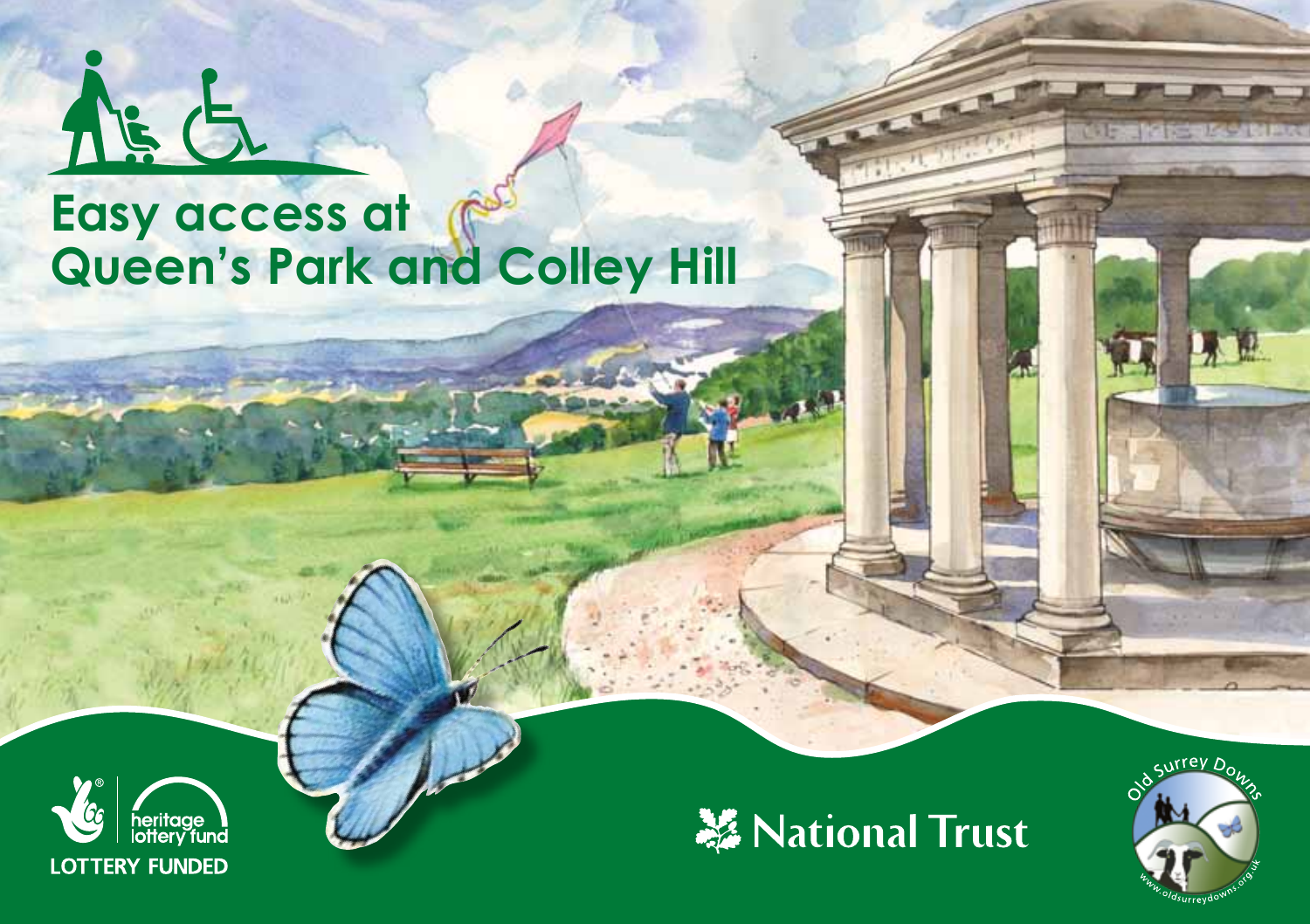### **Easy access at Queen's Park & Colley Hill**

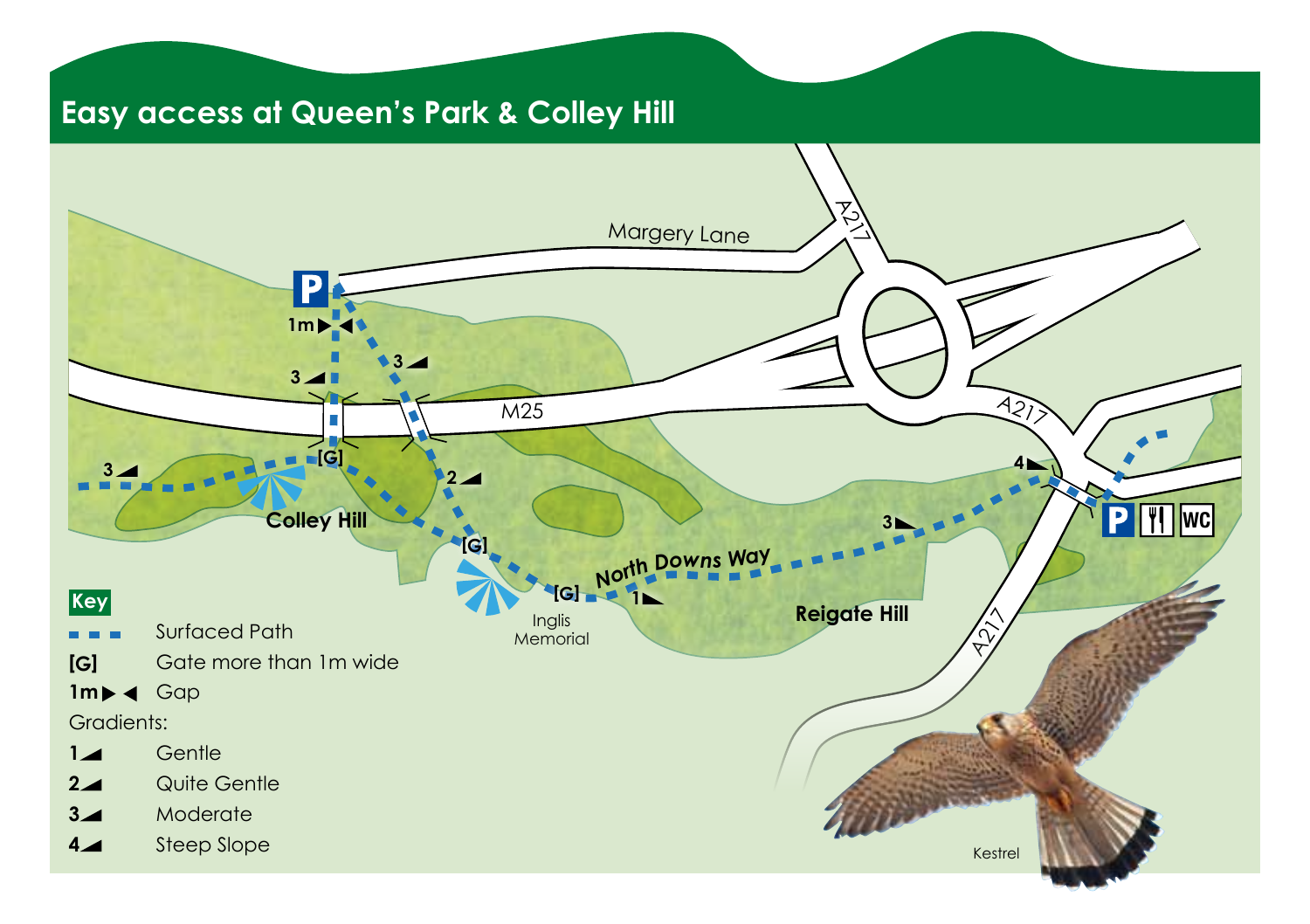Silver-spotted skipper butterfly

#### **Reigate Fort**

Reigate Fort was one of 13 'mobilisation centres' built along the North Downs in the 1890s to protect London from invasion by the French. They were built as a second line of defence should England be invaded from the south coast. If an attack took place, the regular army would be sent to the invasion location, while at the same time the Volunteer Royal Engineers would call up the civil contractors to dig entrenched positions. To achieve this, the workforce was supplemented with civilian volunteers who would use the tools stored at the Fort. Volunteers, like the modern Territorial Army, formed the fighting force.

More information about Reigate Fort can be found at http://www.nationaltrust.org.uk/ reigate-hill-and-gatton-park/#

#### **Inglis Memorial**

This unusual building with its cobalt and gold ceiling showing an astronomer's view of the heavens, was originally built as a drinking fountain for horses using the route along the top of Colley Hill. The fountain has since been replaced with a topograph which indicates the direction of many places which can be seen from this viewpoint.

#### **Chalk grassland**

Chalk grassland is a unique habitat found on thin soils

over chalk rocks. It was originally created mainly by the clearance of trees and bushes 8-9,000 years ago, and kept open by grazing livestock. The combination of nutrient-poor soils and the disturbance caused by regular grazing means no single species of plant can dominate and this creates a very diverse habitat where many rare wild flowers and insects can flourish.

#### **Belted Galloway cattle**

Grazing is the best form of management to maintain chalk grassland. Hardy traditional livestock breeds are best suited to grazing these areas as they can deal with the rough grassland which is low in nutrients and exposed to the elements. You might see distinctive Belted Galloway cattle grazing this area during the summer months.

#### **Views**

All along the top of Colley Hill magnificent views can be seen across the Weald to the South Downs.



**Evebright** 



Green hairstreak butterfly



Harebell